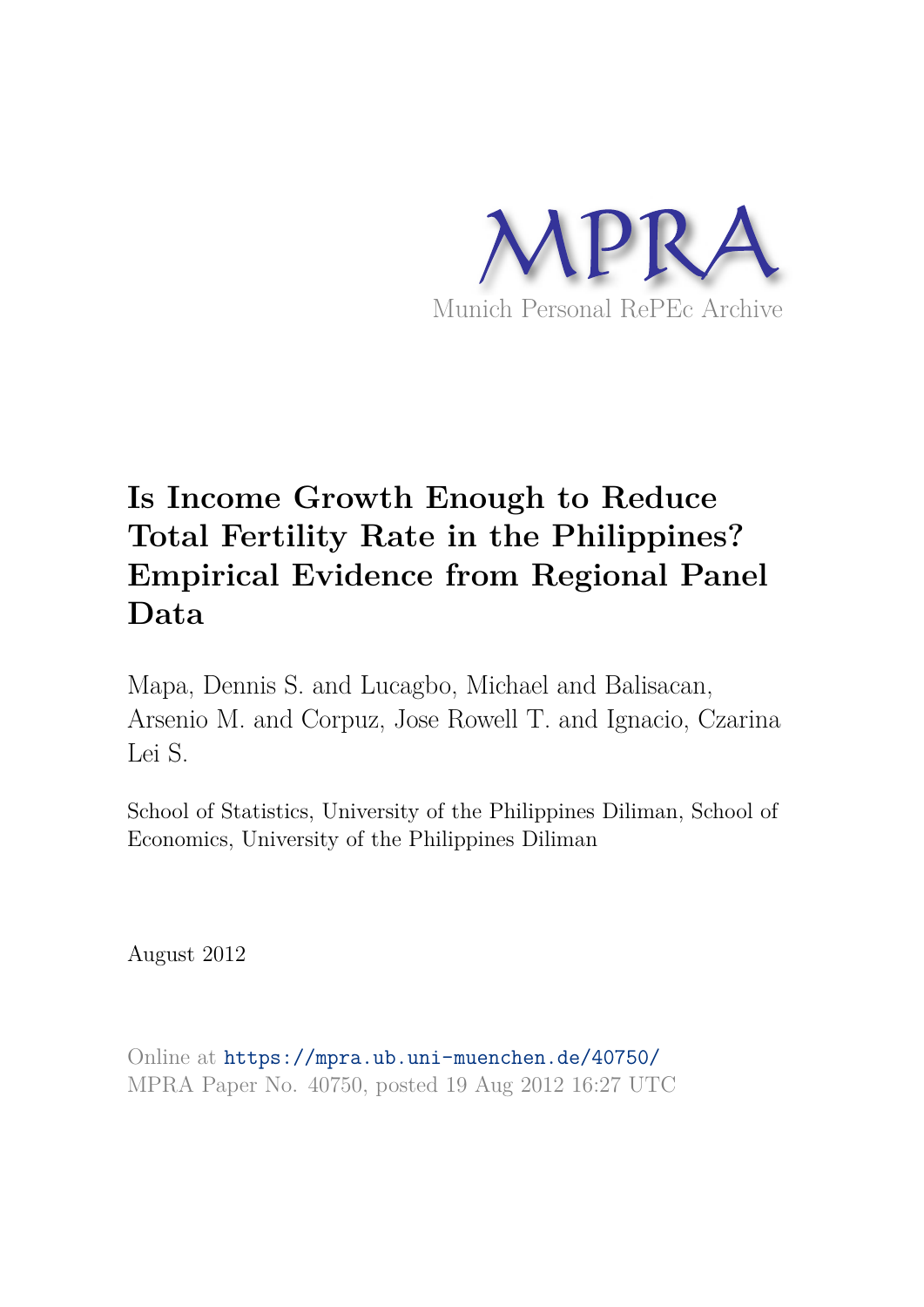Is Income Growth Enough to Reduce Total Fertility Rate in the Philippines? Empirical Evidence from Regional Panel Data<sup>1</sup>

Dennis S. Mapa<sup>2</sup>, Michael Daniel C. Lucagbo<sup>3</sup>, Arsenio M. Balisacan<sup>4</sup>, Jose Rowell T. Corpuz<sup>5</sup> and Czarina Lei S. Ignacio<sup>6</sup>

# **ABSTRACT**

The population debate in the country has been dynamic and contentious. On the one hand, proponents of population management say that the rapid population growth in the Philippines has hindered the country's economic development. On the other hand, others are saying that population growth is uncorrelated with economic growth. The core idea behind the link between population and economic growth is the demographic transition. Demographic transition is a change from a situation of high fertility and high mortality to one of low fertility and low mortality. Advocates of speeding the demographic transition placed emphasis on the need of public efforts to speed up the voluntary reduction in fertility rates as rapidly as possible, arguing that demographic transitions, where they have occurred, have typically been accelerated and even triggered, by proactive government policies. Those that are against direct government intervention argue that fertility rates fall when income rises and therefore, policies to increase income should be the main concern. This paper looks at the relationship between per capita income and total fertility rate (TFR), controlling for other factors, using a regional panel econometric model using data from the National Demographic and Health Survey (NDHS), Family Planning Survey (FPS), Family Income and Expenditure Survey (FIES), Labor Force Survey (LFS) and the Regional Gross Domestic Product (RGDP). The results show that increasing per capita income indeed reduces TFR but its impact is minimal and given that the country average per capita growth is low, it will take some time before the country benefits from the demographic transition through the income effect alone. The results of the analysis can also explain why the decline in fertility rate in the Philippines has been slower in recent times, lagging behind the significant changes in the international scene.

Keywords: Total Fertility Rate, Demographic Transition, Fixed Effects Model

 $\overline{a}$ 

<sup>1</sup> An earlier version of the paper won the 2010 Best Scientific Poster Award from the National Academy of Science and Technology (NAST) and served as a background paper of the 2011 study *Can Population Management be Mainstreamed in the Philippine Development Agenda?* by the Asia Pacific Policy Center (APPC) in collaboration with the Philippine Center for Population and Development (PCPD). The authors would like to acknowledge the support from PCPD and APPC.

<sup>2</sup> Associate Professor and Director for Research, School of Statistics and Affiliate Associate Professor, School of Economics, University of the Philippines, Diliman, Quezon City and Research Fellow, Asia-Pacific Policy Center (APPC). Email address: cdsmapa@yahoo.com.

<sup>3</sup> Instructor, School of Statistics, University of the Philippine, Diliman, Quezon City

<sup>4</sup> Secretary, National Economic and Development Authority (NEDA) and Professor of Economics School of Economics, University of the Philippines, Diliman, Quezon City and Research Fellow, Asia-Pacific Policy Center (APPC).

<sup>5</sup> Research Associate, Asia-Pacific Policy Center and Ph.D. Candidate, School of Economics, University of the Philippines, Diliman, Quezon City

<sup>6</sup> School of Statistics, University of the Philippines, Diliman, Quezon City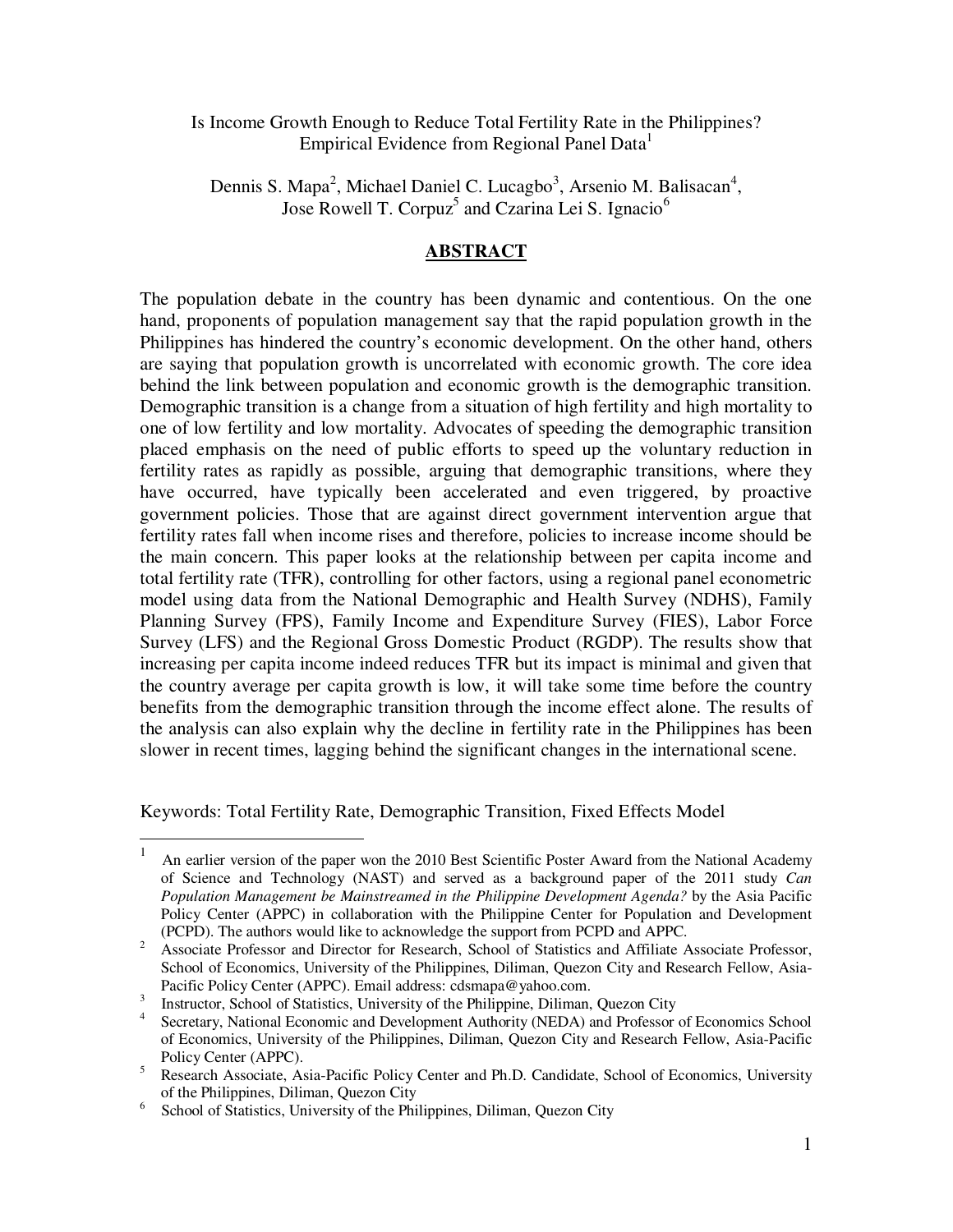## **I. Introduction**

 The rapid population growth in the Philippines over the last several decades has hindered the country's economic development. For the period 2000 - 2010, the Philippines had one of the highest population growth rates in the Southeast Asian region at 1.9 percent and the second largest population of more than 92 million in 2010, next only to Indonesia. It comes as no surprise that in 2009, 26.5 percent of our population, or an equivalent of 23 million Filipinos were living below the poverty line (NSCB).

The core idea which links population and economic growth is demographic transition described as "a change from a situation of high fertility and high mortality to one of low fertility and low mortality." A country that enters into a demographic transition experiences sizable changes in the age distribution of the population and this affects economic growth.

 Unlike its Southeast and East Asian neighbors, the Philippines failed to achieve a demographic transition similar to what its neighbors had in the past three decades. In these countries, including the Philippines, mortality rates broadly declined at similar rates. In the Philippines however, fertility rates dipped slowly, so while population growth rates substantially dropped to below 2 percent a year in other countries (such as Thailand, Indonesia, and Vietnam), the Philippines' high population growth rate of about 2 percent per year hardly changed.

 Studies show that demographic transition accounts for a significant portion (about one-third) of the economic growth experienced by East Asia's economic "tigers" during the period 1965 to 1995 (Bloom and Williamson, 1997). The effect of the demographic transition on income growth is known as the *first demographic dividend*. In the course of the demographic transition, countries experience an increasing share of the working age population relative to the total population and this creates favorable effects on the per capita income. In addition to the first dividend, there is another positive effect on economic growth and is referred to as the *second demographic dividend*. This dividend results when individuals accumulate savings in their working years to serve as buffer during their retirement years. While accumulation of capital can be used to deal with the lowering of income in the older ages, this capital also influences economic growth. As Mason (2007) points out, it is when society increases its saving rate that results in a more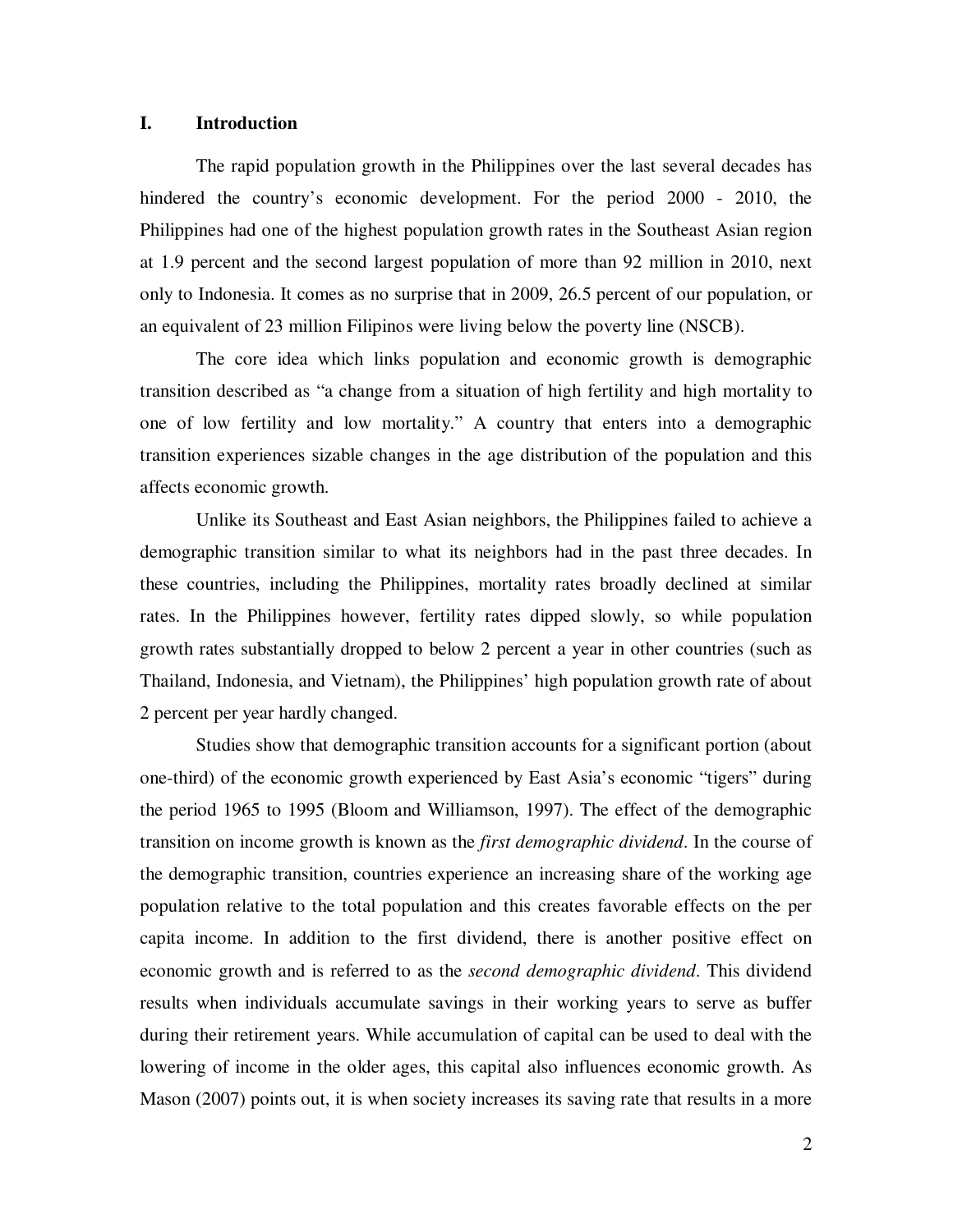rapid economic growth – creating the second demographic dividend. Mason estimated that first and second demographic dividend account for 37.7% of the yearly average per capita growth rate of Japan from 1950 to 1980. The Philippines, with its high population growth, has not benefitted from the demographic dividend and partly explains why its economic growth pales in comparison with its East Asian Neighbors. The results of the study by Mapa and Balisacan (2004), using cross-country data from 80 countries over the period 1975 to 2000, showed that the difference in the population structure of Thailand and the Philippine accounts for about 0.768 percentage point of forgone average annual growth (missed first dividend) for the Philippines from 1975 to 2000. This forgone growth accumulates to about 22 percent of the average income per person in the year 2000. It is even more impressive when translated into monetary values. It would have meant that rather than a per capita GDP of US\$993 for the year 2000, Filipinos would have gotten US\$1,210 instead. Moreover, poverty incidence would have been reduced by about 3.6 million. Less Filipinos would have been counted among the poor by the year 2000. Even Jeffrey Sachs of the Earth Institute at Columbia University observed that the country's TFR is "too high and something should be done to bring down the number of babies born per household to an average of two instead of the current three to promote economic growth and achieve social inclusion."<sup>7</sup>

This paper looks at the determinants of total fertility rate (TFR) using econometric model from regional panel data. The paper argues that while increasing income reduces the TFR in the long run, the reduction is slow and thus, there is a need for an intervention (government initiative) that will voluntarily reduce the country's TFR, particularly among poor households, to a level that is conducive to high economic growth. It achieves this by performing scenario analysis to determine the level of future TFR under two assumptions: (a) reducing TFR through income growth and (b) reducing TFR through a combination of income growth and government intervention.

 This paper is divided as follows: section 2 discusses the link between TFR and economic growth and the experiences of countries in East Asia; section 3 presents the econometric model using the regional panel data of the Philippines; section 4 estimates

<sup>&</sup>lt;sup>7</sup> Statement of Dr. Jeffrey Sachs in a forum organized by the Asian Development Bank (ADB) during the 2012 ADB Annual meeting held in Manila, Philippines.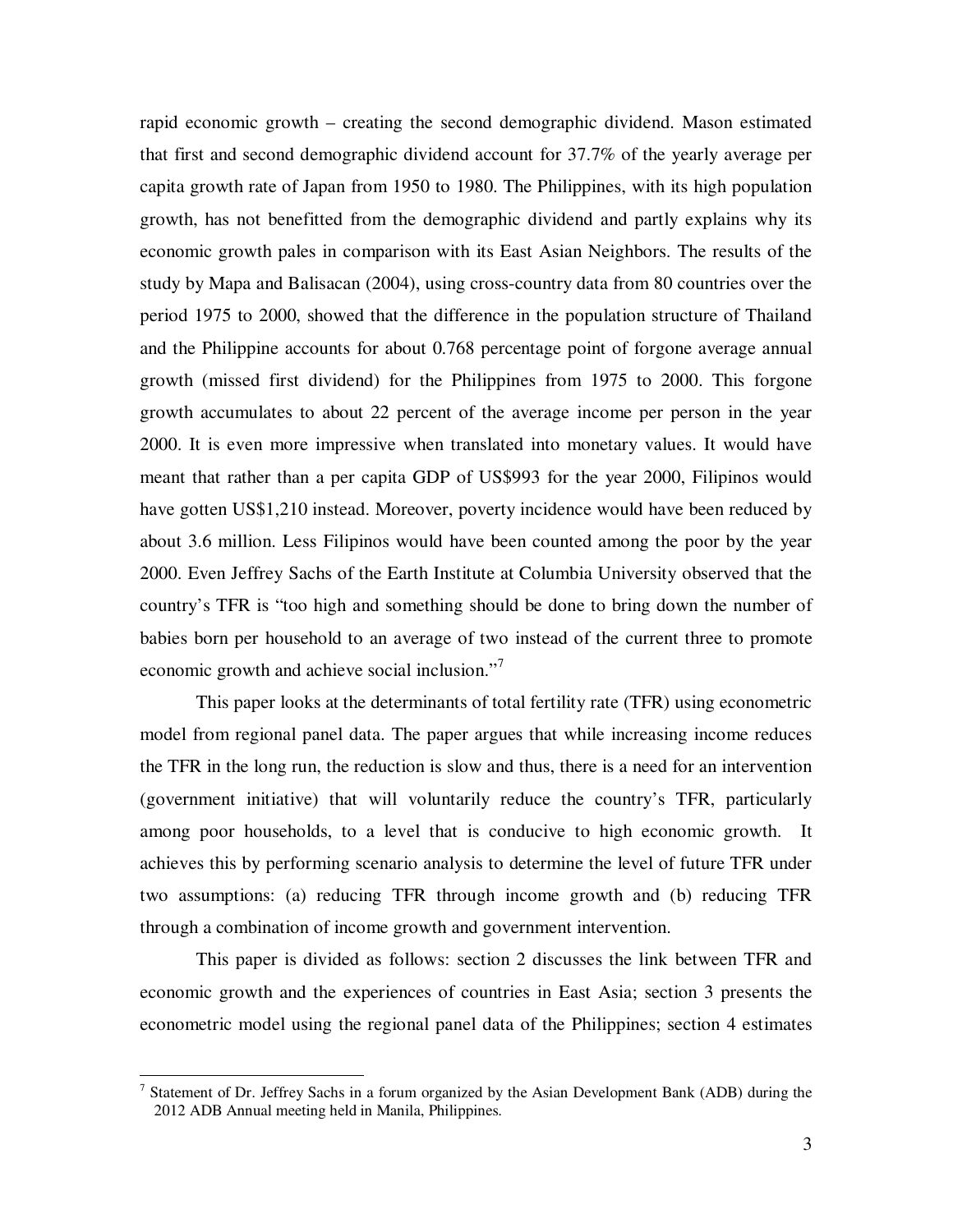the country's future TFR under two scenarios previously discussed and section 5 concludes.

## **II. The** *Goldilock Period* **and High Economic Growth**

 As countries move from large families (high fertility rate) and poverty into small families (low fertility), high economic growth and ageing, they pass through what is called a *Goldilock period*: a generation or two in which fertility rate is neither too high nor too low (The Economist; October 2009). This fertility rate consistent with stable population is about 2.1 (also known as the replacement rate of fertility). The fall to replacement fertility is a unique and precious opportunity for higher economic growth. The figures in Table 1 show the Total Fertility Rates (TFR) for select countries in East Asia from the period 1960 to 2006. The table shows that poor and rich countries are racing though the demographic transition and achieving the replacement fertility rate of 2.1: Singapore in the mid-1970s, South Korea in mid-1980s, Thailand in 1990, Vietnam and Myanmar in 2006.

 It is interesting to note that only three (3) countries in the table have TFR of more than 3.0 in 2006: the Philippines (3.30), Lao PDR (3.29) and Cambodia (3.27). Moreover, Lao PDR and Cambodia have reduced their TFR much faster than the Philippines, having TFRs of about 6 during the 1990s compared to the Philippines' TFR of 4.31. It will be disheartening to see that years down the road, Lao PDR and Cambodia will enjoy the dividend associated with the demographic transition and transform their economies to the level that will improve the lives of millions of their citizens, while the Philippines continues to languish in the high population growth-high poverty incidence trap.

**Table 1. Total Fertility Rate (TFR) for Selected East Asian Countries** 

|                | Year |      |      |      |      |      |
|----------------|------|------|------|------|------|------|
|                | 1960 | 1970 | 1980 | 1990 | 2000 | 2006 |
| South Korea    | 5.67 | 4.53 | 2.83 | 1.59 | 1.47 | 1.13 |
| <b>ASEAN 5</b> |      |      |      |      |      |      |
| Singapore      | 5.45 | 3.09 | 1.74 | 1.87 | 1.44 | 1.26 |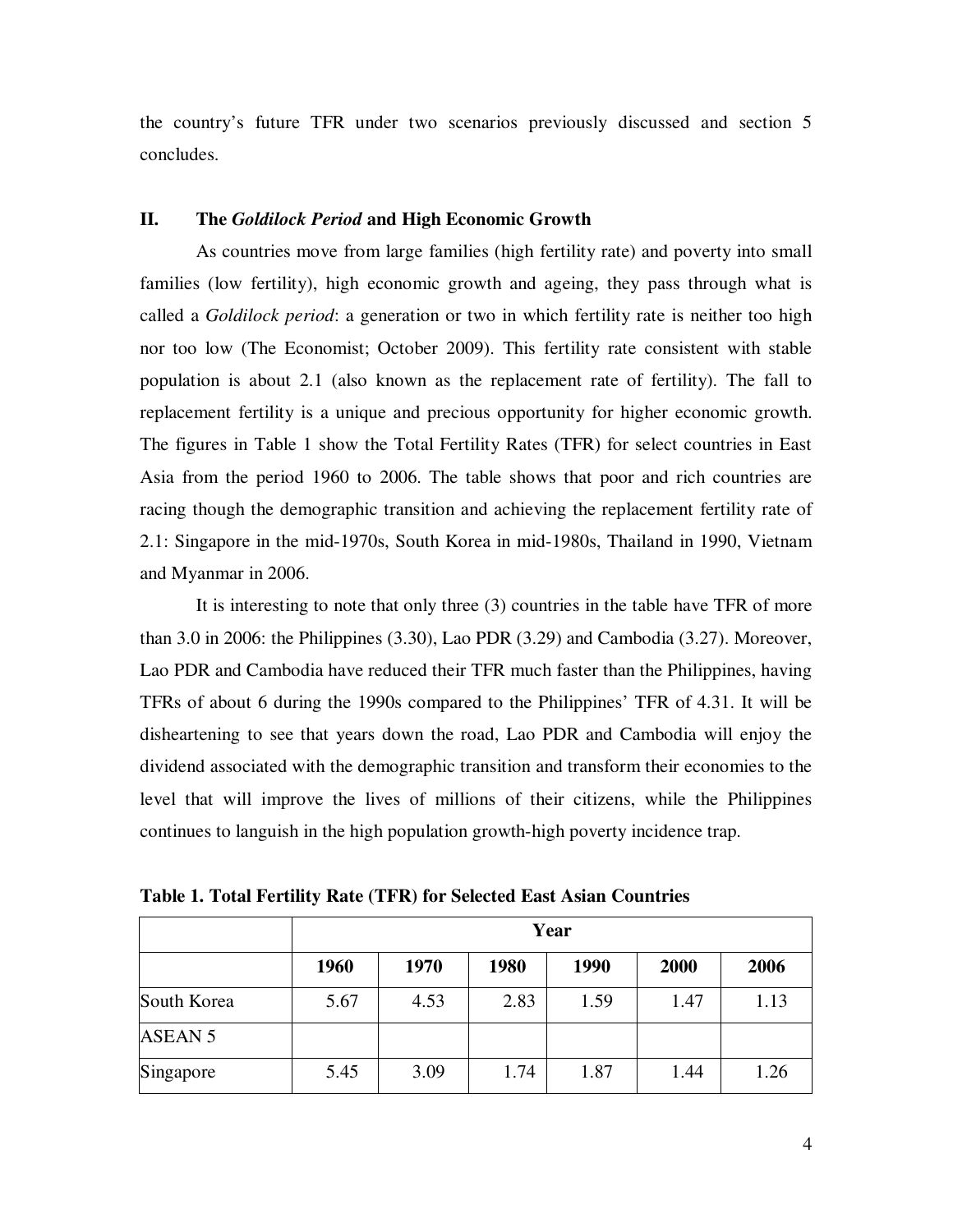| Thailand          | 6.40 | 5.33 | 3.21 | 2.11 | 1.86 | 1.85 |
|-------------------|------|------|------|------|------|------|
| Indonesia         | 5.52 | 5.35 | 4.36 | 3.10 | 2.42 | 2.23 |
| Malaysia          | 6.81 | 5.47 | 4.21 | 3.68 | 2.96 | 2.65 |
| Philippines       | 6.96 | 6.20 | 5.17 | 4.31 | 3.62 | 3.30 |
| Rest of SE Asia   |      |      |      |      |      |      |
| Vietnam           | 6.05 | 5.89 | 4.97 | 3.62 | 1.90 | 2.08 |
| Myanmar           | 6.06 | 5.98 | 4.54 | 3.38 | 2.41 | 2.10 |
| Brunei Darussalam | 6.83 | 5.62 | 4.04 | 3.20 | 2.58 | 2.34 |
| Cambodia          | 6.29 | 5.81 | 5.84 | 5.73 | 3.96 | 3.27 |
| Lao PDR           | 6.42 | 6.42 | 6.41 | 6.08 | 4.03 | 3.29 |

TFR is the average number of children a woman would bear during her lifetime given current age-specific fertility rates

## **Speeding up the Demographic Transition**

 The effects of rapid population growth (or high fertility level) on economic growth and poverty have been carefully studied, documented and quantified by researchers and the results point to the same conclusion: that rapid population growth in poor and developing countries hinders economic development which pushes the next generation into the poverty trap. The Philippines appears to be the only country in all of Asia, and perhaps one of the few in the world, where the population issue remains controversial to this day.

 The main policy issue that should be addressed immediately is how to harvest the demographic dividend quickly. Advocates of speeding the demographic transition placed emphasis on the need for public effort to accelerate voluntary reduction in fertility rates as soon as possible. Sachs (2008) pointed out that *"demographic transitions, where they have occurred, have typically been accelerated and even triggered, by proactive government policies."* Thus, there is a need to influence public policies that play an important role in assisting, particularly the poor households, in achieving a voluntary reduction in fertility rates. This will relieve the direct pressures of population growth, particularly unwanted fertility estimated to contribute about 16% of the future population growth, through direct population policies.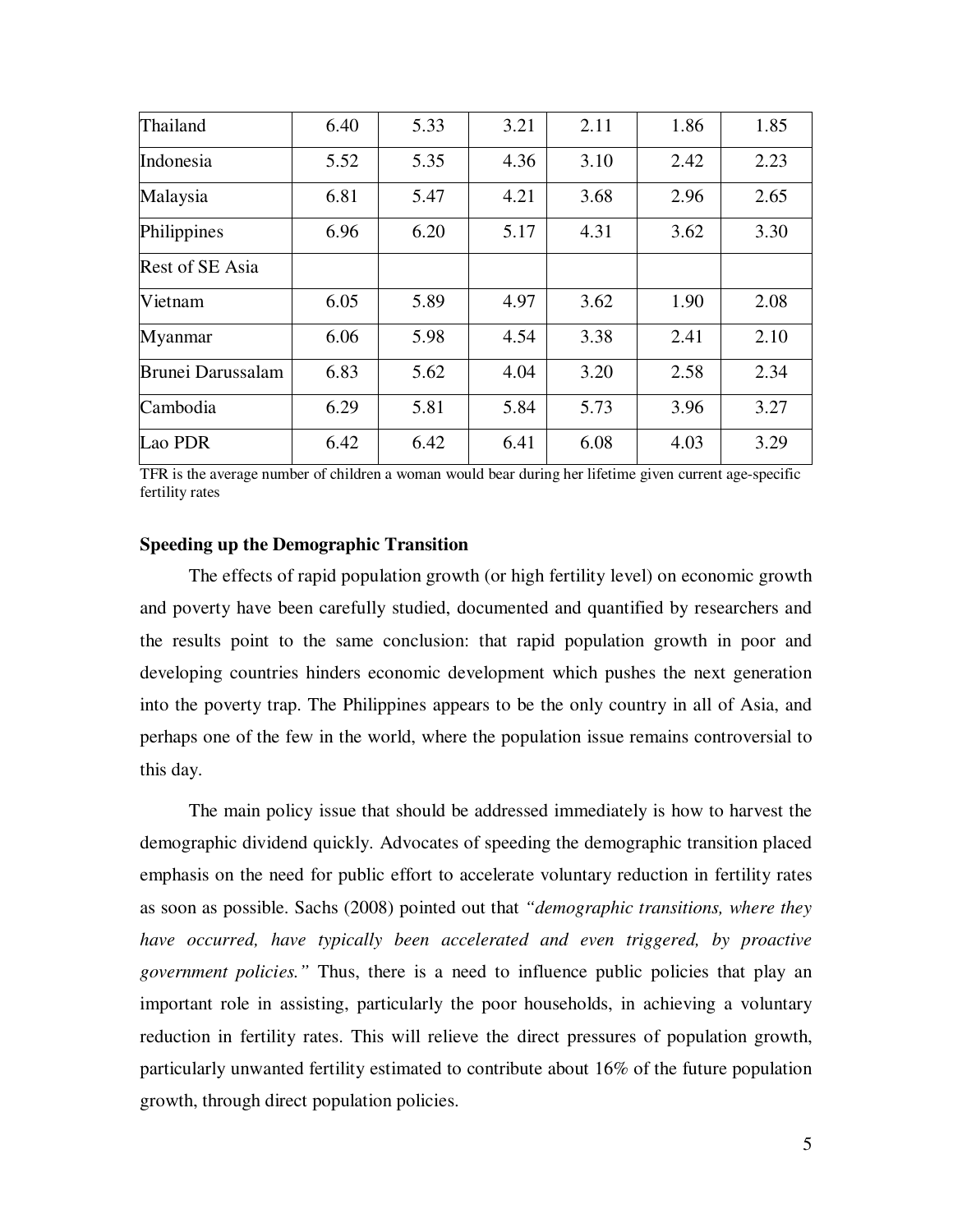The current strategy of reducing total fertility rate by relying on the Natural Family Planning (NFP) methods clearly will not bring us to the *Goldilock period* at a faster pace. Even the then Health Secretary Esperanza Cabral realized this when she acknowledged that *"even as population growth is coming down, it is not coming down at the rate necessary to improve the socioeconomic status of the country."* (Interview, Philippine Daily Inquirer, February 28, 2010)

## **III. Econometric Model**

The econometric model for the determinants of the regional fertility rate is the fixed effects (FE) model for panel data given by,

$$
y_{it} = \alpha_i + \underline{x'_{it}} \beta + u_{it} \qquad i = 1, 2, ..., 14 \quad and \quad t = 1, 2, 3
$$
 (1)

In here,  $y_{it}$  is the fertility rate of region *i* at time *t*, the vector  $\overline{x}$  represents the determinants of fertility that include income in real per capita GDP, proportion of household heads who have finished high school, female participation in the labor force and others,  $\beta$  is the vector of coefficients representing the structural parameters,  $\alpha_i$  represents the regional and unobservable fixed effect and  $u_{it}$  is the random error term assumed to be normally distributed with mean 0 and constant variance  $\sigma^2_{u}$ .

Averaging Equation (1) for each *i* over time, and noting that  $\alpha_i$  is fixed across time, gives:

$$
\bar{y}_i = \beta_1 \bar{x}_{i1} + \beta_2 \bar{x}_{i2} + \dots + \beta_k \bar{x}_{ik} + a_i + \bar{u}_i \quad i = 1, 2, \dots, 14
$$
 (2)

Subtracting Equation (2) from Equation (1),

$$
y_{it} - \bar{y}_i = \beta_1 (x_{it1} - \bar{x}_{i1}) + \beta_2 (x_{it2} - \bar{x}_{i2}) + \dots + \beta_k (x_{itk} - \bar{x}_{ik}) + u_{it} - \bar{u}_i \tag{3}
$$

Rewriting Equation (3) and adopting a new notation for the *time-demeaned* data obtains,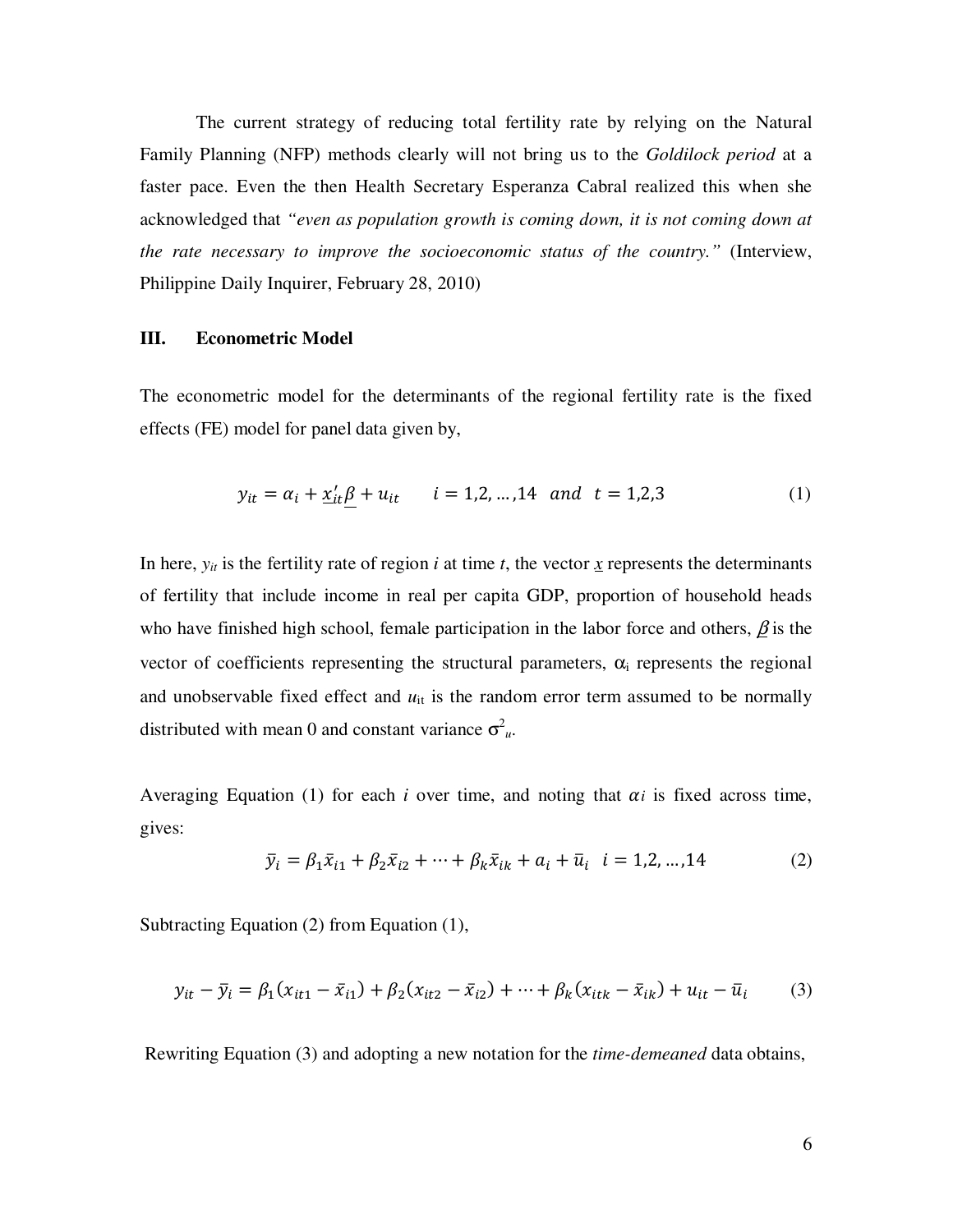$$
\ddot{y}_{it} = \beta_1 \ddot{x}_{it1} + \beta_2 \ddot{x}_{it2} + \dots + \beta_k \ddot{x}_{itk} + \ddot{u}_{it}, \quad t = 1, 2, 3 \text{ and } i = 1, 2, \dots, 14 \quad (4)
$$

The coefficients  $\beta$  are to be estimated using the Ordinary Least Squares (OLS) regression. Fixed effects (FE) estimation allows for arbitrary correlation between  $\alpha_i$  and the explanatory variables (Wooldridge, 2003). In estimating Equation (4), there is a minor adjustment in the number of degrees of freedom. In the usual OLS case, when there are *k* parameters, *N* cross-sectional units and *T* time periods, the number of degrees of freedom would be *NT* – *k*. However, for each cross-sectional observation, we lose one degree of freedom due to time-demeaning. Thus the correct number of degrees of freedom is  $NT - N - k$ . The software used (STATA) by the authors incorporates this correction for degrees of freedom in estimating the regression coefficients.

## **Heteroskedasticity-Robust Standard Error**

In the presence of heteroskedastic error terms (non-constancy of error variance), OLS estimates are still unbiased and consistent. However, they cease to be the Best Linear Unbiased Estimators (BLUE) of the coefficients. They become inefficient, and the reported standard errors are understated. By introducing heteroskedasticity-robust standard errors, White (1980) provided a convenient solution to this problem. His estimator is valid for heteroskedasticity of any form (including homoskedasticity). The robust estimator is given by:

$$
Var(\widehat{\beta}_j) = \frac{\sum_{i=1}^n \hat{r}_{ij}^2 \hat{u}_i^2}{SSR_j^2}
$$

where  $\hat{r}_{ij}$  is the *i*<sup>th</sup> residual obtained by regressing  $x_j$  on all other independent variables and  $SSR_i$  is the sum of squared residuals from this regression. The square-root of the above quantity is called the heteroskedasticity-robust standard error. It is worth mentioning that in computing the value of the *t*-statistic, the value of the parameter estimate does not change, only the standard error does. As the sample size increases the distribution of the robust *t*-statistics resembles the *t*-distribution more closely.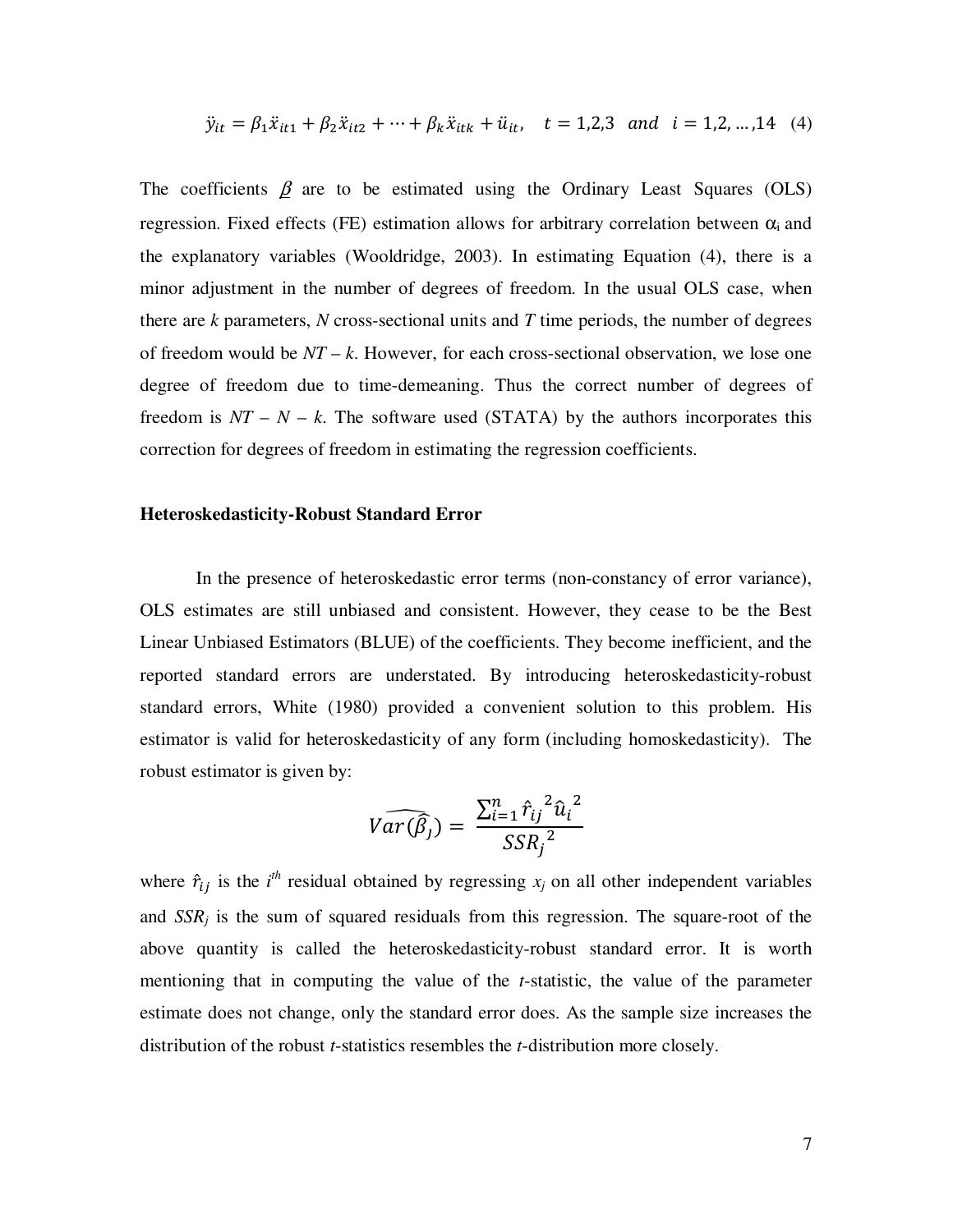# **Definition of the Dependent and Explanatory Variables**

# **A. Dependent Variable (Regional Total Fertility Rate or TFR)**

Demographers consider the TFR "the most refined measure of fertility, and the one most often used in fertility trend analysis" (Cabigon, 2006). It expresses the average number of births per woman if all women lived to the end of their childbearing years and bore children according to a given set of age-specific fertility rates in a given period. The 1993, 1998, and 2003 NDHSs and the 2006 FPS are the sources of TFR data.

### **B. Explanatory Variables**

# i. Regional Average Income

The measure of Regional income is in terms of GDP per capita. GDP is the total amount of goods and services produced in a given area for a specific time. GDP per capita is computed by dividing GDP by the total population. In this paper, the NSCB is the data source for real GDP per capita.

# ii. Index for Education

As an index of the level of education in each region, the authors have looked into the proportion of household heads with at least high-school education. The data set was gathered from the Labor Force Surveys and compiled by the Asia-Pacific Policy Center (APPC). The data on educational profiles of household heads is available per region.

#### iii. Participation of Women in the Labor Force

This paper also studies the effect of the female labor force participation rate (LFPR). The index used is the proportion of women ages 15 and above in the labor force. This is computed by the following formula:

> $f$ emale LFPR  $=$ employed + unemployed women ages 15 and above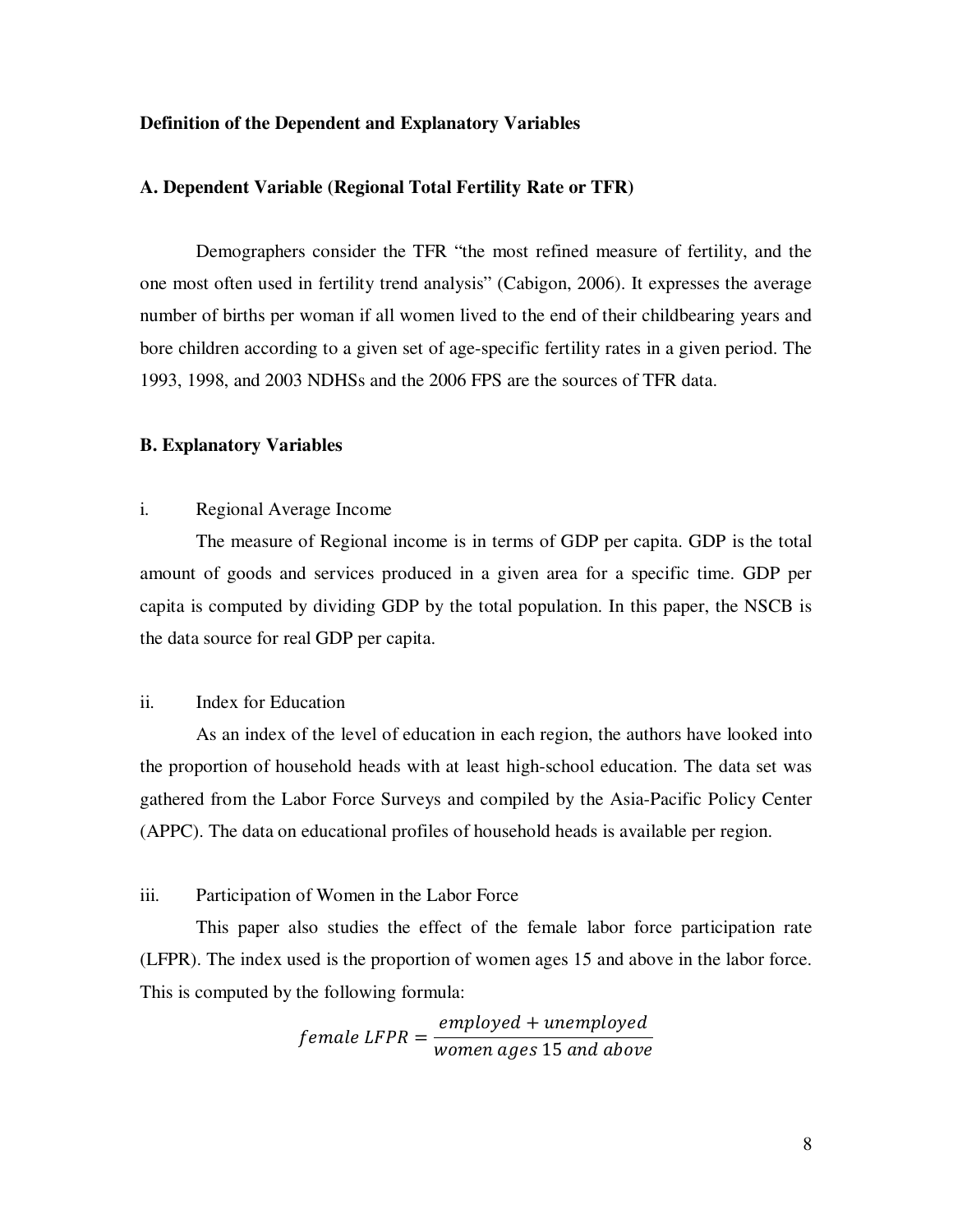where the old definition of unemployed is used (without work and seeking work or not seeking work due to some qualified reasons). The data source for this variable is the Asia Pacific Policy Center (APPC) compilation, which uses the figures from the Labor Force Survey (LFS).

## iv. Proportion of Elders

The proportion of elders 64 years old and above will also be considered as an explanatory variable for fertility. A greater share of the elderly in the total population indicates that the age-structure does not bulge at the youth age, and should lower fertility. The data also come from the APPC-compiled LFS figures.

# v. Contraceptive Prevalence Rate (CPR)

Contraceptive Prevalence Rate measures the percentage of married women aged 15-49 years who were using some method of family planning at the survey date. Use of contraceptive methods is a known fertility depressant; this justifies the need for a measure of contraceptive use in any estimation of fertility. The data were obtained from the ORC Macro (2006).

# **Empirical Results**

 $\overline{a}$ 

The figures in Table 2 are the Regional TFRs for the survey periods 1998, 2003 and 2008. Of the 17 regions, only the National Capital Region (NCR) had a TFR (2.3) that is near the replacement rate of 2.1 in 2008. The rest of the 16 regions had an average TFR of at least 3.0, with six regions having a TFR of at least 4.0 in 2008. The last column of Table 1 shows the change in the TFR from 2003 to 2008 and the figures suggest that the drop in TFR has been slow during the last five years, with only six regions (NCR, CAR, MIMAROPA, Western Visayas, Northern Mindanao and SOCCKSARGEN) experiencing a drop of at least 0.1 per year in TFR. $8$ 

 $8\,$  If this trend continues, it would take at least 10 years before the TFR in these regions (with the exception of the NCR) will be near the replacement rate of 2.1.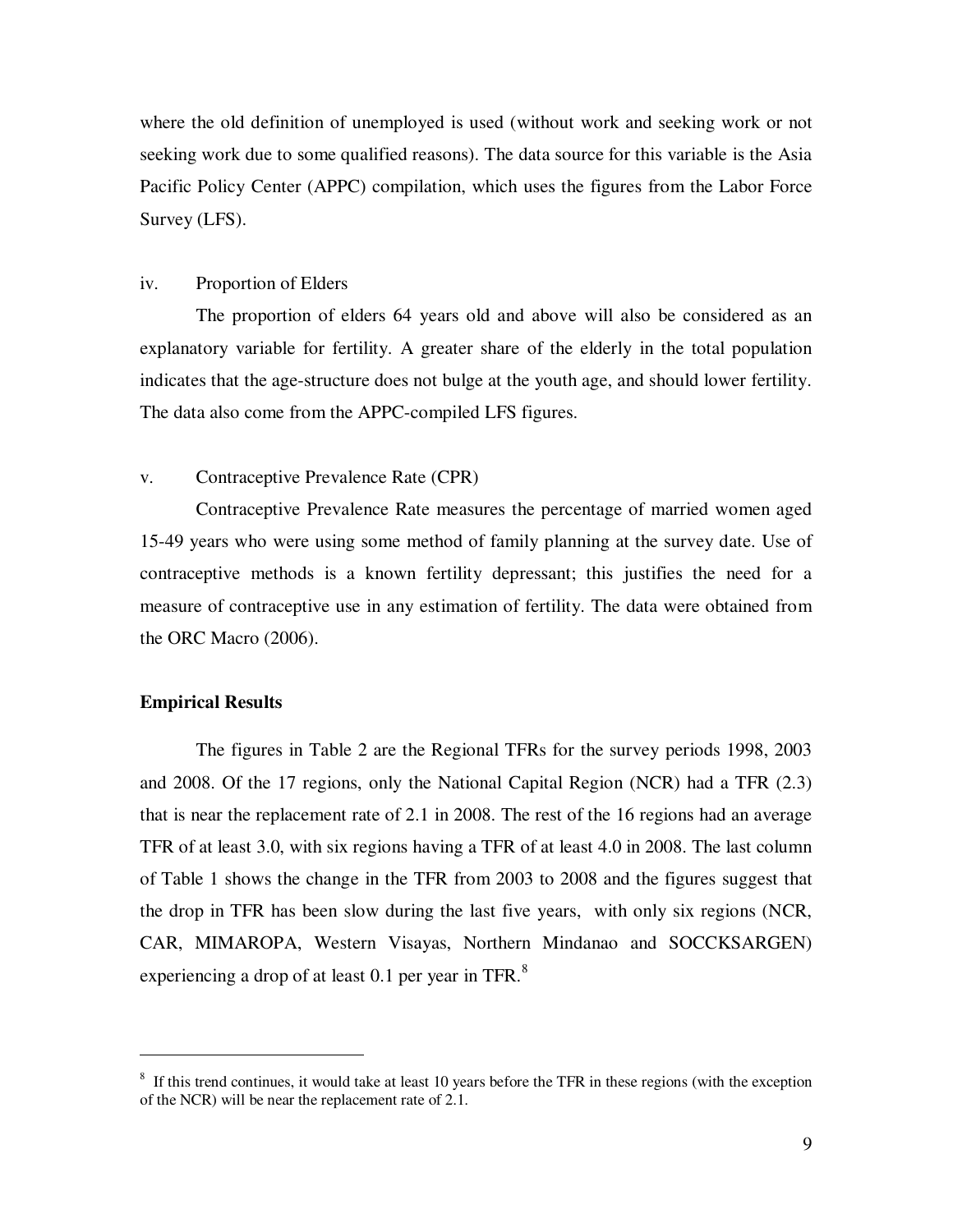| <b>Table 2. Regional Total Fertility Rates (TFR)</b> |                              |      |      |            |  |  |  |
|------------------------------------------------------|------------------------------|------|------|------------|--|--|--|
|                                                      | <b>Total Fertility Rates</b> |      |      |            |  |  |  |
| <b>Region</b>                                        |                              | 2003 |      | Change     |  |  |  |
|                                                      | 1998                         |      | 2008 | $(208-03)$ |  |  |  |
| <b>NCR</b>                                           | 2.5                          | 2.8  | 2.3  | $-0.5$     |  |  |  |
| CAR                                                  | 4.8                          | 3.8  | 3.3  | $-0.5$     |  |  |  |
| Ilocos Region                                        | 3.4                          | 3.8  | 3.4  | $-0.4$     |  |  |  |
| Cagayan Valley                                       | 3.6                          | 3.4  | 4.1  | 0.7        |  |  |  |
| <b>Central Luzon</b>                                 | 3.5                          | 3.1  | 3    | $-0.1$     |  |  |  |
| <b>CALABARZON</b>                                    | 3.7                          | 3.2  | 3    | $-0.2$     |  |  |  |
| <b>MIMAROPA</b>                                      |                              | 5    | 4.3  | $-0.7$     |  |  |  |
| <b>Bicol Region</b>                                  | 5.5                          | 4.3  | 4.1  | $-0.2$     |  |  |  |
| Western Visayas                                      | $\overline{4}$               | 4    | 3.3  | $-0.7$     |  |  |  |
| <b>Central Visayas</b>                               | 3.7                          | 3.6  | 3.2  | $-0.4$     |  |  |  |
| Eastern Visayas                                      | 5.9                          | 4.6  | 4.3  | $-0.3$     |  |  |  |
| Zamboanga<br>Peninsula                               | 3.9                          | 4.2  | 3.8  | $-0.4$     |  |  |  |
| Northern<br>Mindanao                                 | 4.8                          | 3.8  | 3.3  | $-0.5$     |  |  |  |
| Davao Region                                         | 3.7                          | 3.1  | 3.3  | 0.2        |  |  |  |
| <b>SOCCSKSARGEN</b>                                  | 4.2                          | 4.2  | 3.6  | $-0.6$     |  |  |  |
| Caraga                                               | 4.7                          | 4.1  | 4.3  | 0.2        |  |  |  |
| <b>ARMM</b>                                          | 4.6                          | 4.2  | 4.3  | 0.1        |  |  |  |

Sources: NDHS 1998, 2003, 2008 final Reports, National Statistics Office (NSO); Collado (2010).

The first two regression models using the panel fixed effects (FE) models are shown in Table 3a. The results show that all of the explanatory variables used are fertility depressants (an increase in these variables is expected to reduce fertility), hence the negative signs. It is important to note that the signs of the estimates agree with theory. The output affirms the significance of income as a determinant of fertility. Its estimates in both models are significant at the 1% level. Any attempt to reduce fertility rate should zero-in on policies that foster production at both the national and regional levels. Economic growth in all places including (and especially) the rural areas is an unfailing way to claim the promises of demographic transition.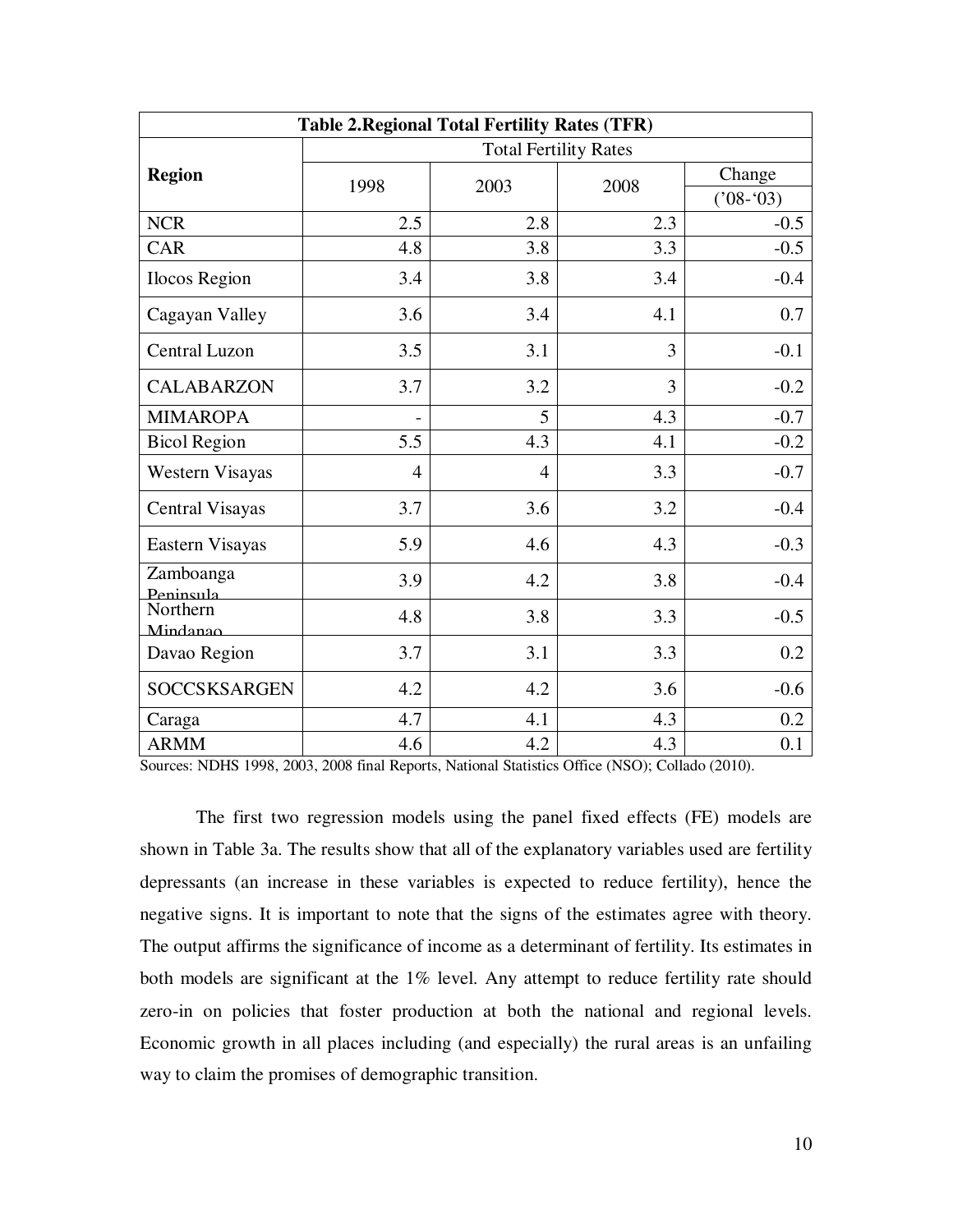| $\sim$ openative carmolel regional rough region $\frac{1}{2}$ |                |        |                    |       |  |  |
|---------------------------------------------------------------|----------------|--------|--------------------|-------|--|--|
|                                                               | <b>MODEL 1</b> |        | MODEL <sub>2</sub> |       |  |  |
| Variable                                                      | Coefficient    | S.E    | Coefficient        | S.E   |  |  |
| Regional Per Capita Income                                    |                |        |                    |       |  |  |
| (in natural logarithm)                                        | $-2.51***$     | 0.855  | $-2.78***$         | 0.594 |  |  |
| Education                                                     | $-1.87*$       | 0.998  | $-2.08**$          | 0.964 |  |  |
| Labor Force Participation                                     | $-1.85$        | 2.673  | $-1.78$            | 2.57  |  |  |
| Proportion of Elderly                                         | $-11.82$       | 18.001 | $-15.82$           | 15.73 |  |  |
| <b>Contraceptive Prevalence</b>                               | $-0.008$       | 0.014  |                    |       |  |  |
| Constant                                                      | 29.49***       | 7.54   | $31.77***$         | 5.27  |  |  |
| Overall adjusted $R^2$                                        | 0.50           |        | 0.48               |       |  |  |
|                                                               |                |        |                    |       |  |  |

**Table 3a. Determinants of Fertility Dependent Variable: Regional Total Fertility Rate (TFR)** 

\*significant at 10%; \*\* significant at 5%; \*\*\* significant at 1%

Three of the five explanatory variables included in the model did not result in significant t-values. These are Female Labor Force Participation, Proportion of Elderly to Population, and the use of Contraceptives yielding p-values that are larger than 0.10. The final reduced model chosen by the authors is the model that best explains the variability in the TFR. The output is given in Table 3b.

| Dependent variable; I F K       |                         |       |  |  |  |
|---------------------------------|-------------------------|-------|--|--|--|
|                                 | <b>MODEL 3</b>          |       |  |  |  |
| <b>Variable</b>                 | <b>Estimate</b><br>s.e. |       |  |  |  |
| Log of Income                   | $-2.71***$              | 0.754 |  |  |  |
| <b>Education</b>                | $-1.75*$                | 1.02  |  |  |  |
| <b>Labor Force</b>              |                         |       |  |  |  |
| <b>Participation</b>            |                         |       |  |  |  |
| <b>Proportion of Elderly</b>    | $-16.54$                | 19.21 |  |  |  |
| Contraceptive                   |                         |       |  |  |  |
| <b>Prevalence</b>               | $-0.007$                | 0.015 |  |  |  |
| <b>Constant</b>                 | 30.48***                | 6.86  |  |  |  |
| Overall adjusted $\mathbb{R}^2$ | 0.52                    |       |  |  |  |

**Table 3b. Final Model Determinants of Fertility Dependent Variable: TFR** 

\*significant at 10%; \*\*significant at 5%; \*\*\*significant at 1%

In the three models the significance of education in reducing fertility is very clear. It is without question that efforts at increasing income in the regions must be accompanied by efforts at raising the level of education in these areas. The tandem of higher income and higher education is perhaps the most reliable way of managing the country's population.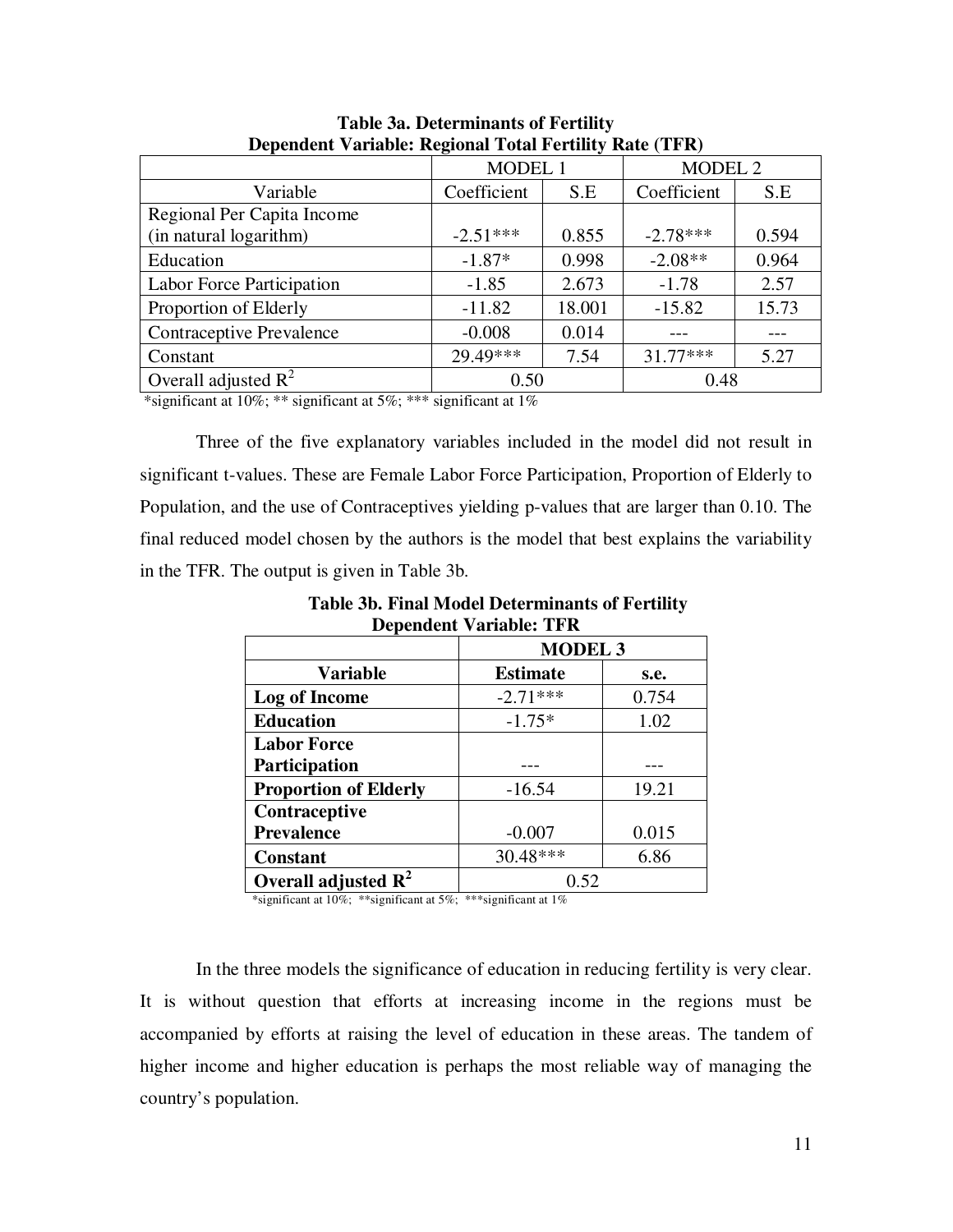## **IV. Simulation Analysis of Total Fertility Rate (TFR) under Two Scenarios**

 The slow pace by which the total fertility rate has been reduced from 6.96 in 1960 to 3.30 in 2008 or a measly 1.6 percent per year can be attributed to a lack of concrete and proactive government policies on population management aimed at accelerating the demographic transition. The estimate of the coefficient of the logarithm of income in Table 3b may be interpreted as follows: Other things being the same, a 1% increase in income causes the TFR to decrease by 0.0271. The TFR for 2008 was 3.2, and for a TFR of 2.1 (replacement rate) to be reached, per capita GDP should increase by 45%. Assuming an average growth rate of 2% per year, the country will have to wait until 2030 before hitting the replacement rate, all other things being equal.

This wait is too long, and a little help from the educational sector is needed. If every year the proportion of household heads with at least a high school education increases by 0.1, the diminishing effect on TFR would be roughly 0.18 per year. The data shows that the proportion of household heads who are high school graduates is approximately 0.33. Thus it is still possible to raise this proportion to levels that depress fertility. This calls for a mammoth investment in education (in particular, an investment in high school education). For example, raising the level of education in the countryside to that of NCR's levels will reduce TFR by 0.6, a huge drop that would bring the country much closer to the replacement rate. Assuming that the proportion of household heads with at least a high school education could increase by 0.1 each year is quite unrealistic. However, if it is to be assumed that this proportion could increase at a *constant* rate of 0.02 per year, and if real per capita GDP *also* grows at a constant rate of 2%, the replacement rate could be achieved in ten years.

What then will the TFR of the country in the future under the same set of policies (e.g. gearing towards the use of the natural family planning methods)? When do we achieve the *Goldilock period* that is conducive for higher economic growth under the status quo?

 An essential variable that reduces fertility rate is income. The econometric model shows that as the income of the household increases, the fertility rate tends to decrease.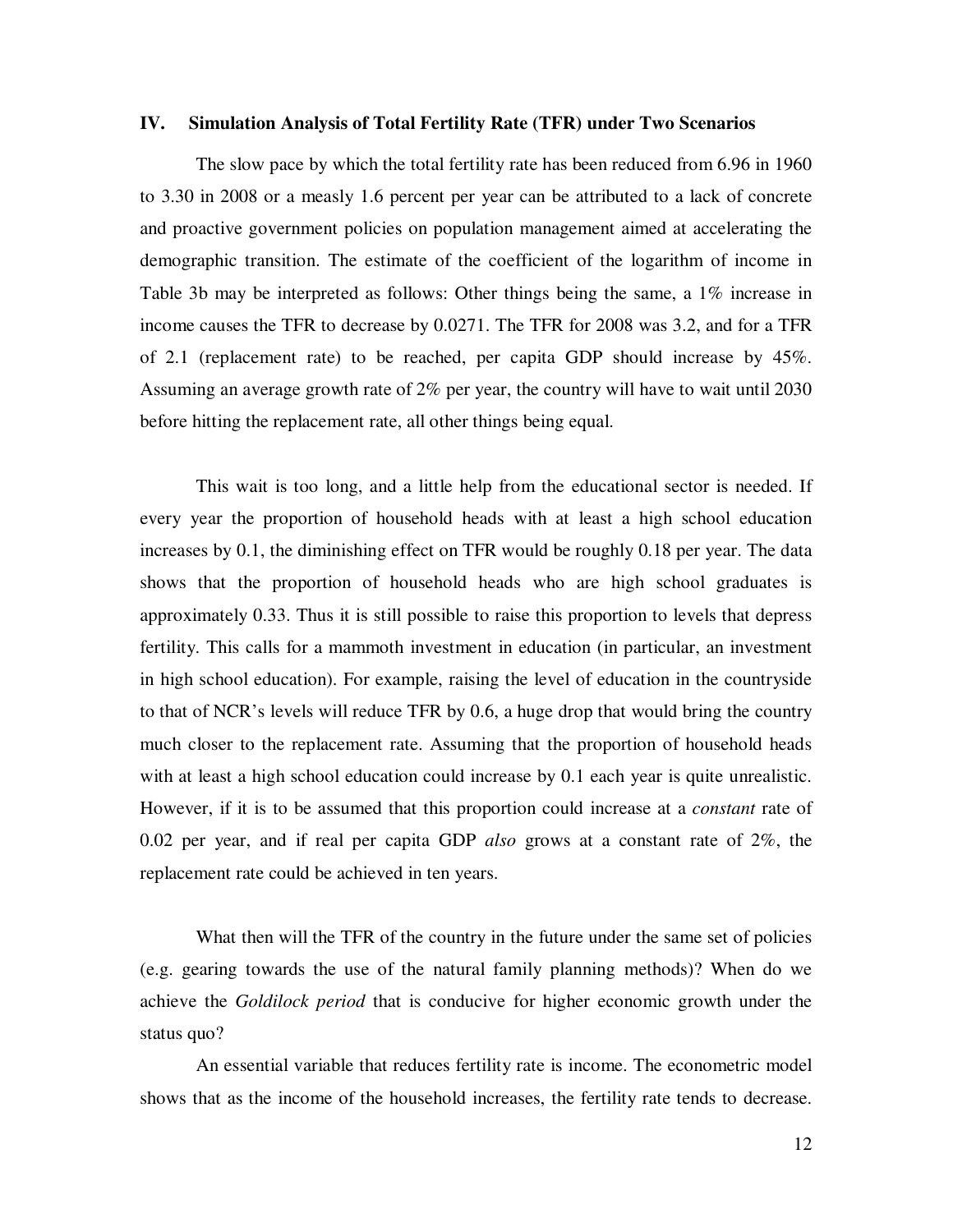The figure 1 shows the relationship between regional per capita income (in natural logarithm) and the regional total fertility rates from 1993 to 2006. The figure shows that as the income of the regions increase, the TFR decrease. Again, it should be noted that no region has reach a TFR of 2.1.





 Using the results of the econometric model that a one percent increase in per capita reduces TFR by 0.027 per year simulation analysis was made to plot the path of the country's TFR under two scenarios. On the one hand, scenario 1 assumes the business as usual scenario where TFR is reduced mainly as a result of increasing income. This scenario assumes that the country's GDP is growing at an average of 4 percent per year (and thus per capita GDP is growing at 2 percent per year, net of the population growth of about 2 percent per year). On the other hand, scenario 2 assumes the same average income growth of 4 percent plus government intervention to relieve the population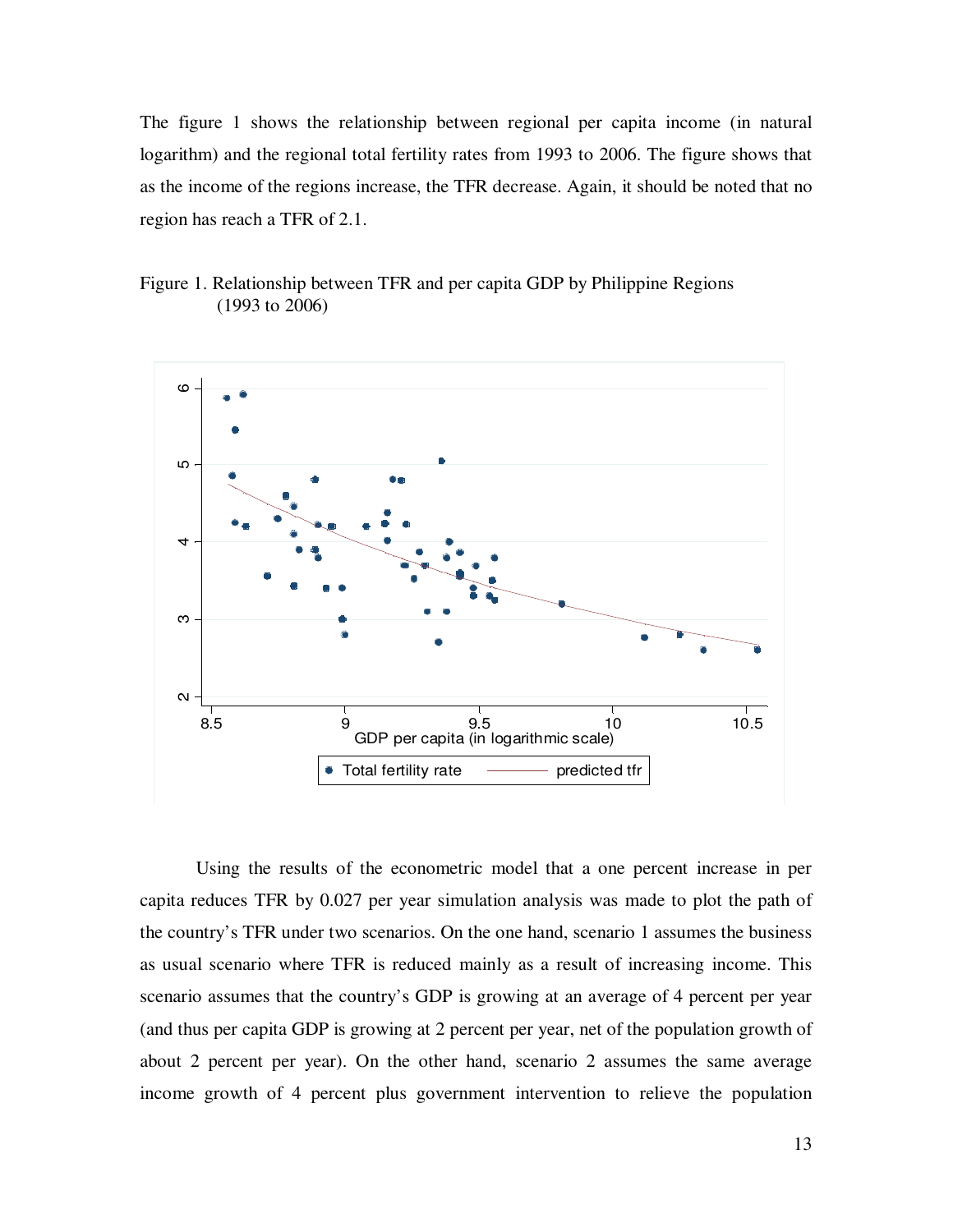pressure from unwanted fertility, estimated to account for 16 percent of the future population growth.<sup>9</sup> To be more realistic, scenario 2 further assumes that only 90 percent of the households with unwanted fertility will be covered by the government program.

 The current and future TFRs under these two scenarios are presented in Figure 2. Using the 2008 TFR of 3.3 as base value, in the business as usual scenario 1, the *Goldilock period* will be reached by 2030, or twenty years from now. In the second scenario where government intervention targets only households with unwanted fertility, the *Goldilock period* will be achieved 10 years early or in about 2020.



Figure 2. Total Fertility Rates under Two Scenarios

 The same simulation exercise was made for the poorest 40 percent of the households, where the TFRs are high. In 2008 for example, while the overall TFR of the country is 3.30, the TFR of the poorest 20 percent (or the bottom quintile) is at 5.20 and the second quintile at 4.20. The values in Table 2 show that, under the status quo, the households in the bottom quintile will not experience the *Goldilock period* in this generation. The TFR of the poorest 20 percent of the households 30 years from now (or

 9 From the study of Herrin and Costello (1996)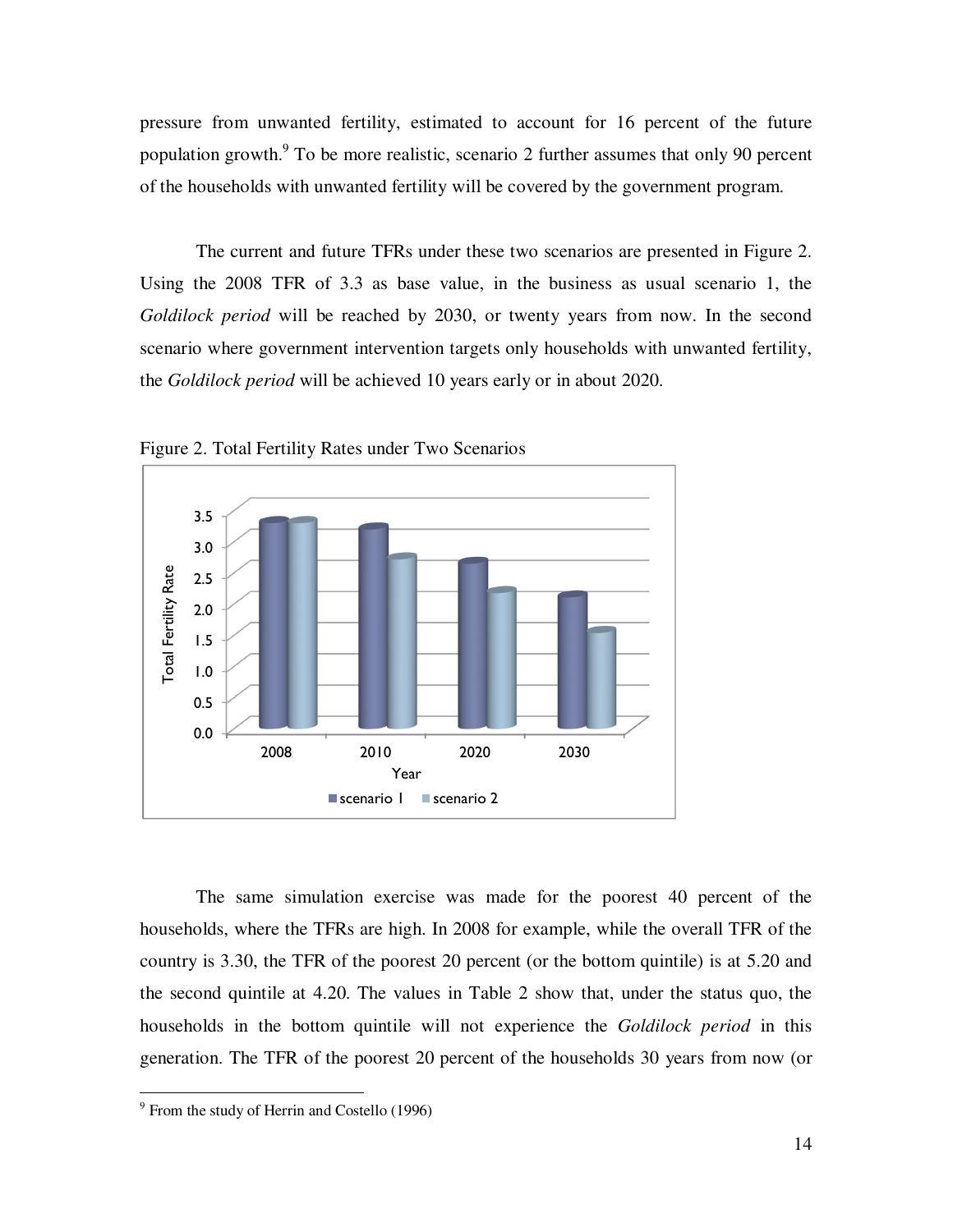in 2040) will be at 3.47. This estimated TFR in 2040 will still be higher than the recorded TFR of Thailand in 1980 at 3.21. Under scenario 2 where government intervenes through proactive population management policies, the TFR of the poorest 20 percent will be at a manageable level of 2.31 by the year 2040.

 For households in the second quintile, the TFR will still be at 2.47 in year 2040 under the status quo, while the *Goldilock period* will be achieved earlier in year 2030 when the TFR for this group is projected to be at 2.07.

|                 | 2008 | 2010 | 2020 | 2030 | 2040 |
|-----------------|------|------|------|------|------|
| Second quintile |      |      |      |      |      |
| Scenario 1      | 4.20 | 4.09 | 3.55 | 3.01 | 2.47 |
| Scenario 2      | 4.20 | 3.16 | 2.62 | 2.07 | 1.53 |
| Bottom quintile |      |      |      |      |      |
| Scenario 1      | 5.20 | 5.10 | 4.55 | 4.01 | 3.47 |
| Scenario 2      | 5.20 | 3.93 | 3.39 | 2.85 | 2.31 |

Table 2. Total fertility rates of the second and bottom quintile under two scenarios

# **V. Conclusion**

 Addressing the poverty problem is the single most important policy challenge facing the country today and one cannot ignore the growing number of empirical evidence linking population growth on the one hand and poverty on the other. Development policies aimed at addressing the alarming poverty incidence in the country must include measures that will manage the country's bourgeoning population and bring down the fertility rate to a level that is conducive to higher economic growth. Policy makers must address the country's rapid population growth head-on though proactive government policies, such as the Reproductive Health (RH) bill. The failure to pass the RH bill will be very unfortunate for the damage that a rapid population growth will bring to this generation and the next are irreversible. We simply cannot afford to have millions of Filipinos go through the vicious cycle of high fertility and poverty: high fertility rate prolongs poverty in households and poor households contribute to high fertility rates.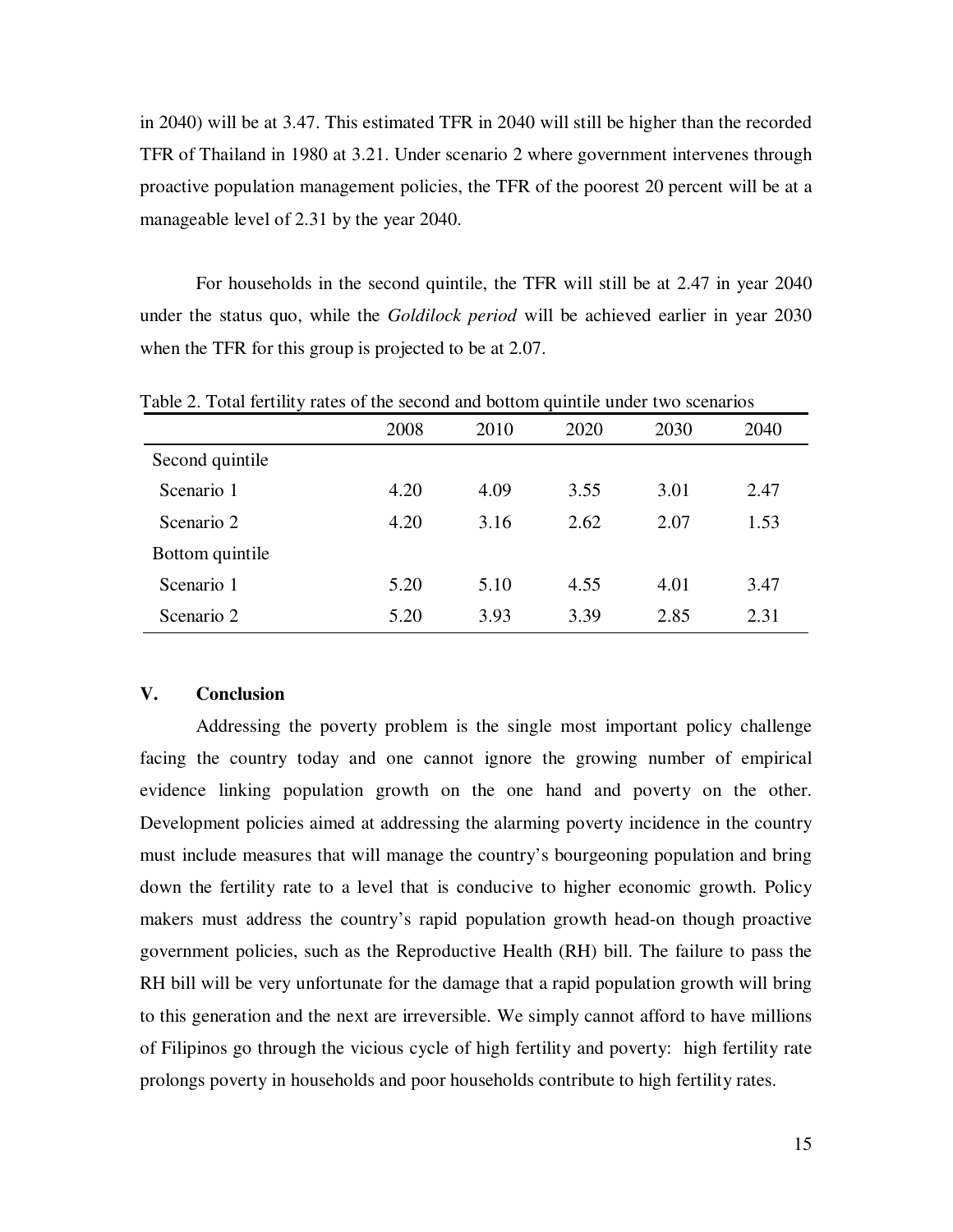Government must intervene to break this cycle by creating policies that will increase the capacity of women to participate in the labor market, invest in health to decrease child mortality and enhance education, particularly of women. These are the policies that have been found successful in reducing fertility rates in households. At the same time, government must also directly intervene by, for example, providing contraceptive services to poor households that cannot afford these contraceptive services for, without such government support, the fertility rates in these households will remain high and unmanageable condemning them to poverty. We cannot afford to ignore the population issue because population gravely affects our country's growth and development and as it is, we are paying a high price for our rapid population growth.

## **REFERENCES**

- Bloom, D.E. and Williamson, J.G. (1997). "*Demographic Transitions and Economic Miracles in Emerging Asia."* Working Paper 6268, National Bureau of Economic Research, November 1997.
- Cabigon, Josefina V. (2007) *Abortion and Contraception: Their Role in Explaining Fertility Change*. Human Capital and Development in the Philippines. A PIDS Working Paper p.145 to 184. Makati City: PIDS.
- Collado, Roselle V. (2010). "Regional Divides in the Correlates of Fertility: An Analysis of the 2008 NDHS." A paper presented during the 11th National Convention on Statistics (NCS), October 4-5, 2010, EDSA Shangri-La Hotel, Mandaluyong City.
- Herrin, A.N. and M.P. Costello (1996). Sources of Future Population Growth in the Philippines and Implications for Public Policy. New York: The Population Council.
- Mapa, D. S. and A. Balisacan (2004). "Quantifying the Impact of Population on Economic Growth and Poverty: The Philippines in an East Asian Context." In: Population and Development in the Philippines: The Ties That Bind (Ed Sevilla, L.A.). AIM Policy Center, Makati City.
- Mason, Andrew (2007). "Demographic Dividends: The Past, the Present and the Future." In Mason, A. and Yamaguchi, Mitoshi (eds.). Population Change, Labor Markets and Sustainable Growth: Towards a New Economic Paradigm. ELSEVIER.

National Statistical Coordination Board (2006), Website, www.nscb.gov.ph